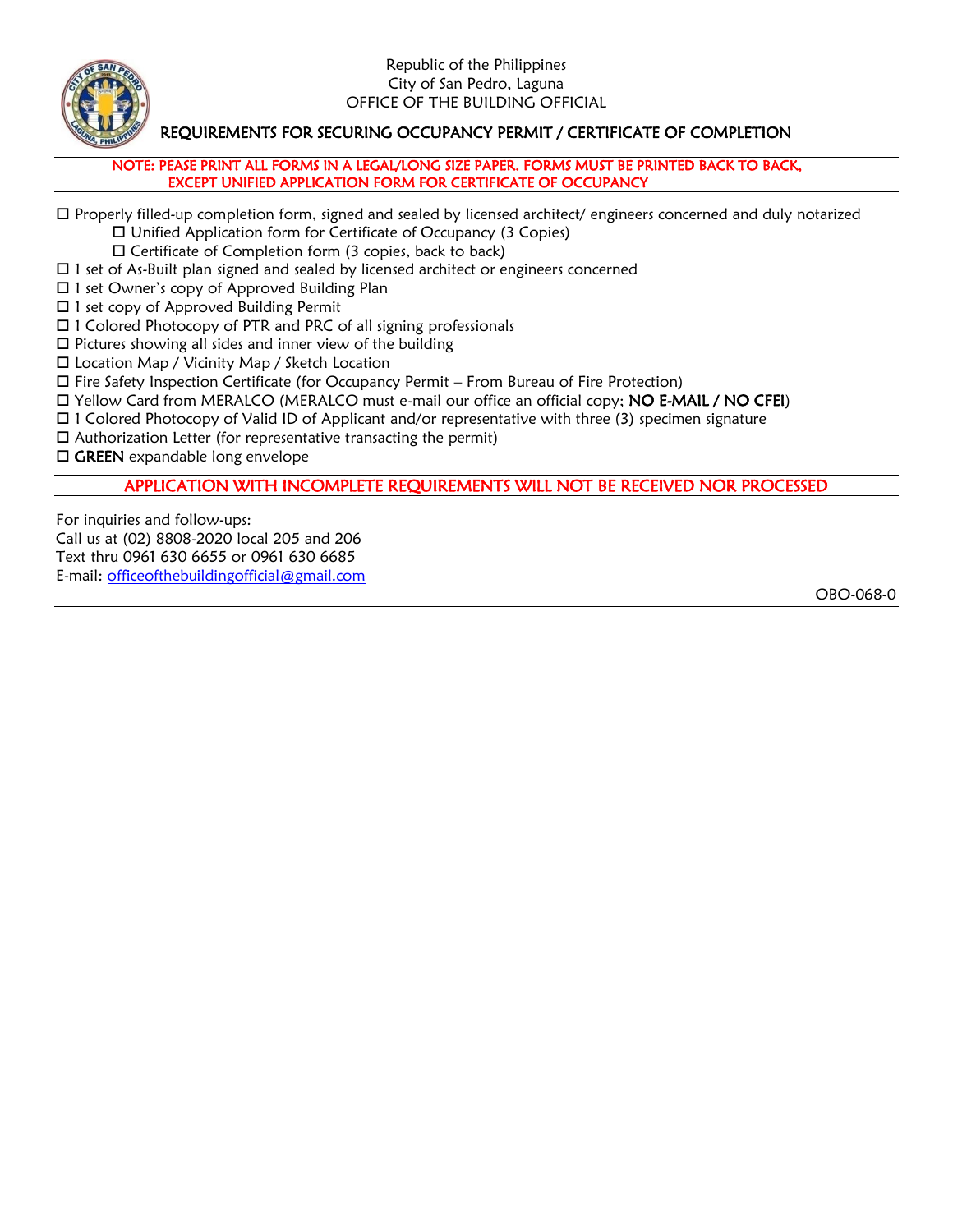|                                                                     |                                                                                                                                                                                                                                                                                                                                                           | Republic of the Philippines<br>City of San Pedro<br>Province of Laguna |                 |                                                                                                                       |
|---------------------------------------------------------------------|-----------------------------------------------------------------------------------------------------------------------------------------------------------------------------------------------------------------------------------------------------------------------------------------------------------------------------------------------------------|------------------------------------------------------------------------|-----------------|-----------------------------------------------------------------------------------------------------------------------|
|                                                                     | UNIFIED APPLICATION FORM FOR CERTIFICATE OF OCCUPANCY<br><b>OFULL</b>                                                                                                                                                                                                                                                                                     |                                                                        | <b>OPARTIAL</b> |                                                                                                                       |
|                                                                     | THIS ALSO APPLIES FOR: O FIRE SAFETY INSPECTION CERTIFICATE                                                                                                                                                                                                                                                                                               |                                                                        |                 |                                                                                                                       |
| Building Permit No.<br>Date Issued<br>FSEC No.<br>Date Issued       | <u> 1980 - Jan Barnett, mars eta bat erroman erroman ez arte eta bat ez erroman ez arte ez arte ez arte ez arte e</u>                                                                                                                                                                                                                                     |                                                                        |                 |                                                                                                                       |
|                                                                     |                                                                                                                                                                                                                                                                                                                                                           |                                                                        |                 | (Date)                                                                                                                |
| Name of Applicant/Owner:                                            | (Last Name)                                                                                                                                                                                                                                                                                                                                               |                                                                        | (Given Name)    | (Middle Initial)                                                                                                      |
|                                                                     |                                                                                                                                                                                                                                                                                                                                                           |                                                                        |                 |                                                                                                                       |
|                                                                     |                                                                                                                                                                                                                                                                                                                                                           |                                                                        |                 |                                                                                                                       |
|                                                                     |                                                                                                                                                                                                                                                                                                                                                           | <b>Requirements submitted:</b>                                         |                 |                                                                                                                       |
| front, sides and rear areas<br>$\Box$ Yellow Card issued by Meralco | Engineer who undertook full-time inspection supervision<br>□ As-Built Plans, signed and sealed by the Owner's Architect or Civil Engineer who<br>undertook full-time inspection and supervision<br>$\square$ 1 photocopy of PTR and PRC of all involved Professionals<br>$\square$ Captioned photographs of Site and Completed Building/Structure showing |                                                                        |                 |                                                                                                                       |
|                                                                     |                                                                                                                                                                                                                                                                                                                                                           |                                                                        |                 |                                                                                                                       |
|                                                                     |                                                                                                                                                                                                                                                                                                                                                           |                                                                        |                 |                                                                                                                       |
|                                                                     |                                                                                                                                                                                                                                                                                                                                                           |                                                                        |                 |                                                                                                                       |
|                                                                     |                                                                                                                                                                                                                                                                                                                                                           |                                                                        |                 |                                                                                                                       |
|                                                                     |                                                                                                                                                                                                                                                                                                                                                           |                                                                        |                 |                                                                                                                       |
|                                                                     |                                                                                                                                                                                                                                                                                                                                                           |                                                                        |                 |                                                                                                                       |
|                                                                     | Submitted by:                                                                                                                                                                                                                                                                                                                                             |                                                                        |                 |                                                                                                                       |
|                                                                     |                                                                                                                                                                                                                                                                                                                                                           |                                                                        |                 | <b>APPLICANT / OWNER</b><br>(Signature over Printed Name)<br>Community Tax Certificate No.: _________________________ |
|                                                                     | Attested by:                                                                                                                                                                                                                                                                                                                                              |                                                                        |                 | FULL-TIME INSPECTOR OR SUPERVISOR OF CONSTRUCTION                                                                     |
|                                                                     |                                                                                                                                                                                                                                                                                                                                                           |                                                                        |                 | <b>ARCHITECT or CIVIL ENGINEER</b><br>(Signed and Sealed Over Printed Name) Date:<br>Validity<br>PTR No.: TIN TIN     |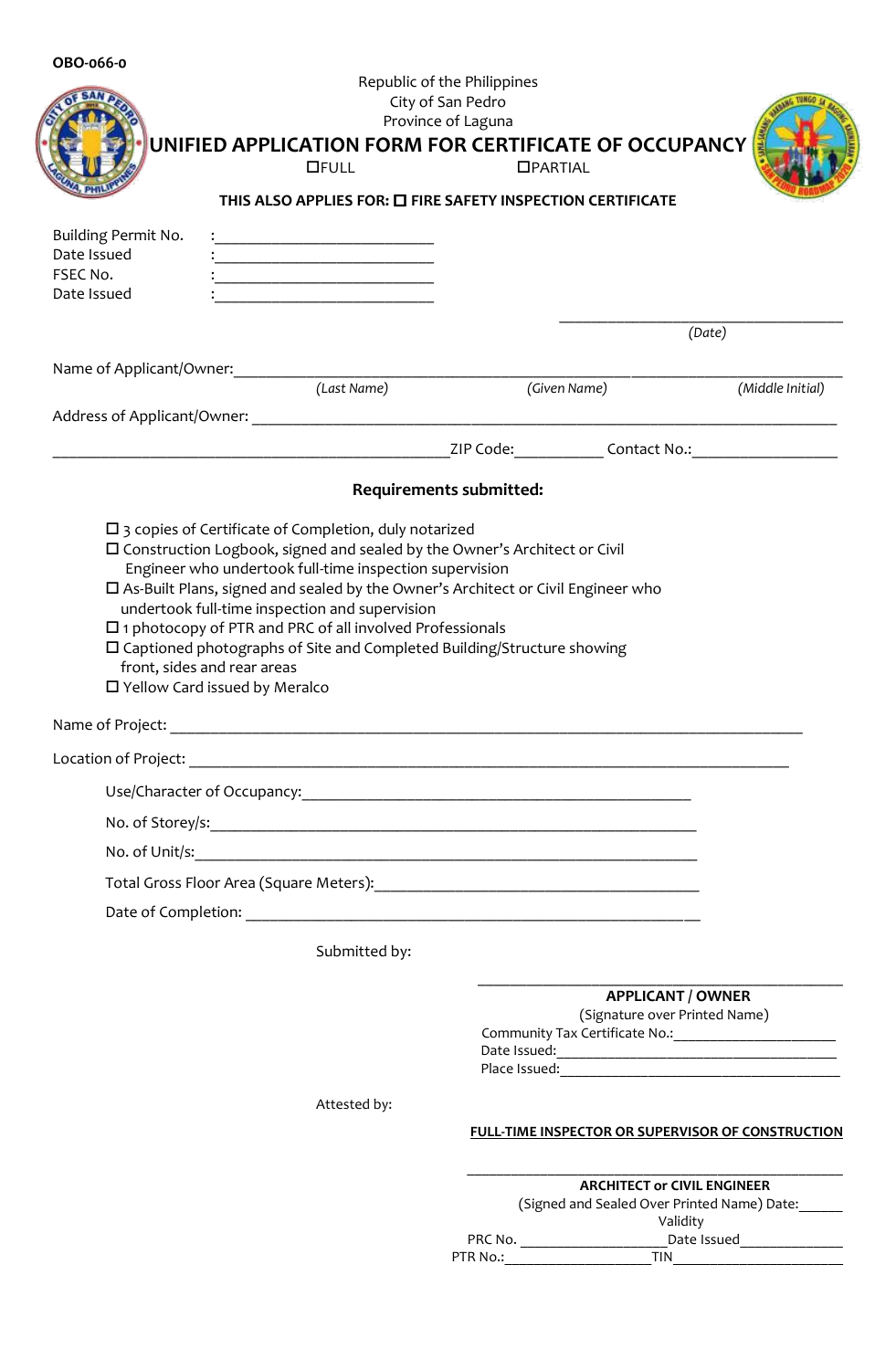

Republic of the Philippines City of San Pedro Province of Laguna **OFFICE OF THE BUILDING OFFICIAL**



**\_\_\_\_\_\_\_\_\_\_\_\_\_\_**

## **CERTIFICATE OF COMPLETION**

|                                                                                                              |                                       |             |                                                                                                               |                                 |                                    |                                          | <b>DATE</b><br>has been constructed and completed under our supervision, conforms with the plans and specifications submitted and on file |
|--------------------------------------------------------------------------------------------------------------|---------------------------------------|-------------|---------------------------------------------------------------------------------------------------------------|---------------------------------|------------------------------------|------------------------------------------|-------------------------------------------------------------------------------------------------------------------------------------------|
| Bldg. 344).                                                                                                  |                                       |             |                                                                                                               |                                 |                                    |                                          | with the Office of the Building Official, and complies with the provisions of the National Building Code and Accessibility Law (BP        |
| NAME OF OWNER (Last Name) (First Name)                                                                       |                                       |             |                                                                                                               |                                 |                                    |                                          |                                                                                                                                           |
|                                                                                                              |                                       |             | (First Name)                                                                                                  |                                 |                                    | (M.I.)                                   |                                                                                                                                           |
|                                                                                                              |                                       |             |                                                                                                               |                                 |                                    |                                          | LOCATION OF CONSTRUCTION: LOT No. ______ BLK No. ______ STREET__________________BARANGAY ____________________                             |
|                                                                                                              |                                       |             |                                                                                                               | CITY OF SAN PEDRO, LAGUNA, 4023 |                                    |                                          |                                                                                                                                           |
| USE OF CHARACTER OF OCCUPANCY                                                                                |                                       |             |                                                                                                               |                                 |                                    | <b>GROUP</b>                             |                                                                                                                                           |
|                                                                                                              |                                       |             |                                                                                                               | PLANNED                         |                                    |                                          | <b>ACTUAL</b>                                                                                                                             |
| DATE OF START OF CONSTRUCTION                                                                                |                                       |             |                                                                                                               |                                 |                                    |                                          |                                                                                                                                           |
| DATE OF COMPLETION                                                                                           |                                       |             |                                                                                                               |                                 |                                    |                                          |                                                                                                                                           |
| <b>TOTAL FLOOR AREA (Square Meters)</b>                                                                      |                                       |             |                                                                                                               |                                 |                                    |                                          |                                                                                                                                           |
| No. OF STOREY(S)                                                                                             |                                       |             |                                                                                                               |                                 |                                    |                                          |                                                                                                                                           |
| No. OF UNITS                                                                                                 |                                       |             |                                                                                                               |                                 |                                    |                                          |                                                                                                                                           |
| SUMMARY OF ACTUAL COSTS<br>1. TOTAL COST OF MATERIALS                                                        |                                       |             |                                                                                                               |                                 |                                    |                                          |                                                                                                                                           |
|                                                                                                              |                                       |             |                                                                                                               |                                 |                                    |                                          |                                                                                                                                           |
|                                                                                                              |                                       |             |                                                                                                               |                                 |                                    |                                          |                                                                                                                                           |
|                                                                                                              |                                       |             |                                                                                                               |                                 |                                    |                                          |                                                                                                                                           |
|                                                                                                              |                                       |             |                                                                                                               |                                 |                                    |                                          |                                                                                                                                           |
|                                                                                                              |                                       |             | 1.5 PREFAB STRUCTURAL STEEL (kg.) _________________                                                           |                                 |                                    |                                          |                                                                                                                                           |
|                                                                                                              |                                       |             |                                                                                                               |                                 |                                    |                                          |                                                                                                                                           |
| 2. TOTAL COST OF DIRECT LABOR:                                                                               |                                       |             | P                                                                                                             |                                 |                                    |                                          |                                                                                                                                           |
|                                                                                                              |                                       |             | This includes compensation whether by salary or contract for project architect/engineer down to laborers.     |                                 |                                    |                                          |                                                                                                                                           |
| 3. TOTAL COST OF EQUIPMENT UTILIZATION:                                                                      |                                       |             |                                                                                                               |                                 |                                    |                                          |                                                                                                                                           |
| 4. OTHER COSTS:                                                                                              |                                       |             | P                                                                                                             |                                 |                                    |                                          |                                                                                                                                           |
|                                                                                                              |                                       |             | This includes professional services fees, permits and other fees<br><b>TOTAL COST OF BUILDING/STRUCTURE P</b> |                                 |                                    |                                          |                                                                                                                                           |
| FULL-TIME SUPERVISOR OR INSPECTOR OF CONSTRUCTION                                                            |                                       |             |                                                                                                               |                                 |                                    |                                          | IF CONSTRUCTION WAS UNDERTAKEN BY CONTRACT                                                                                                |
|                                                                                                              |                                       |             |                                                                                                               | Contractor                      |                                    |                                          | PCAB Lic. No.                                                                                                                             |
|                                                                                                              |                                       |             |                                                                                                               |                                 |                                    |                                          | Validity                                                                                                                                  |
|                                                                                                              | <b>ARCHITECT OR CIVIL ENGINEER</b>    |             |                                                                                                               |                                 |                                    | <b>TIN</b>                               |                                                                                                                                           |
|                                                                                                              | (Signed and Sealed Over Printed Name) |             |                                                                                                               | Address                         |                                    |                                          | Tel. No.                                                                                                                                  |
| Date                                                                                                         |                                       |             |                                                                                                               |                                 |                                    |                                          |                                                                                                                                           |
| PRC. No.                                                                                                     |                                       | Validity    |                                                                                                               |                                 |                                    |                                          |                                                                                                                                           |
| PTR. No.                                                                                                     |                                       | Date Issued |                                                                                                               |                                 |                                    |                                          |                                                                                                                                           |
| Issued at                                                                                                    |                                       | <b>TIN</b>  |                                                                                                               |                                 | <b>AUTHORIZED MANAGING OFFICER</b> |                                          | Date and the state of the state of the state of the state of the state of the state of the state of the state o                           |
|                                                                                                              |                                       |             |                                                                                                               |                                 |                                    | (Signature Over Printed Name)            |                                                                                                                                           |
| C.T.C. No.                                                                                                   | Date Issued                           |             | Issued at                                                                                                     |                                 |                                    |                                          |                                                                                                                                           |
|                                                                                                              |                                       |             |                                                                                                               | C.T.C. No.                      |                                    | Date Issued                              | Place Issued                                                                                                                              |
| <b>CONFORME:</b>                                                                                             |                                       |             |                                                                                                               |                                 |                                    | C.T.C. No.                               |                                                                                                                                           |
|                                                                                                              |                                       |             |                                                                                                               | Date $\_\_$                     |                                    | Date Issued                              |                                                                                                                                           |
|                                                                                                              |                                       |             | <b>OWNER / APPLICANT</b>                                                                                      |                                 |                                    | Place Issued                             |                                                                                                                                           |
| (Signature Over Printed Name)                                                                                |                                       |             |                                                                                                               |                                 |                                    |                                          |                                                                                                                                           |
| REPUBLIC OF THE PHILIPPINES                                                                                  |                                       |             |                                                                                                               |                                 |                                    |                                          |                                                                                                                                           |
|                                                                                                              |                                       |             |                                                                                                               |                                 |                                    |                                          |                                                                                                                                           |
|                                                                                                              |                                       |             |                                                                                                               |                                 |                                    |                                          |                                                                                                                                           |
| this standard prescribed from and acknowledged to me that the same is their free and voluntary act and deed. |                                       |             |                                                                                                               |                                 |                                    |                                          |                                                                                                                                           |
| WITNESS MY HAND AND SEAL on the date and place above written.                                                |                                       |             |                                                                                                               |                                 |                                    |                                          |                                                                                                                                           |
|                                                                                                              |                                       |             |                                                                                                               |                                 |                                    | NOTARY PUBLIC (Until December _________) |                                                                                                                                           |
|                                                                                                              |                                       |             |                                                                                                               |                                 |                                    |                                          |                                                                                                                                           |
|                                                                                                              |                                       |             |                                                                                                               |                                 |                                    |                                          |                                                                                                                                           |
| Series No.<br>NOTE: COPY TO BE FURNISHED THE PSA                                                             |                                       |             |                                                                                                               |                                 |                                    |                                          |                                                                                                                                           |
|                                                                                                              |                                       |             |                                                                                                               |                                 |                                    |                                          |                                                                                                                                           |